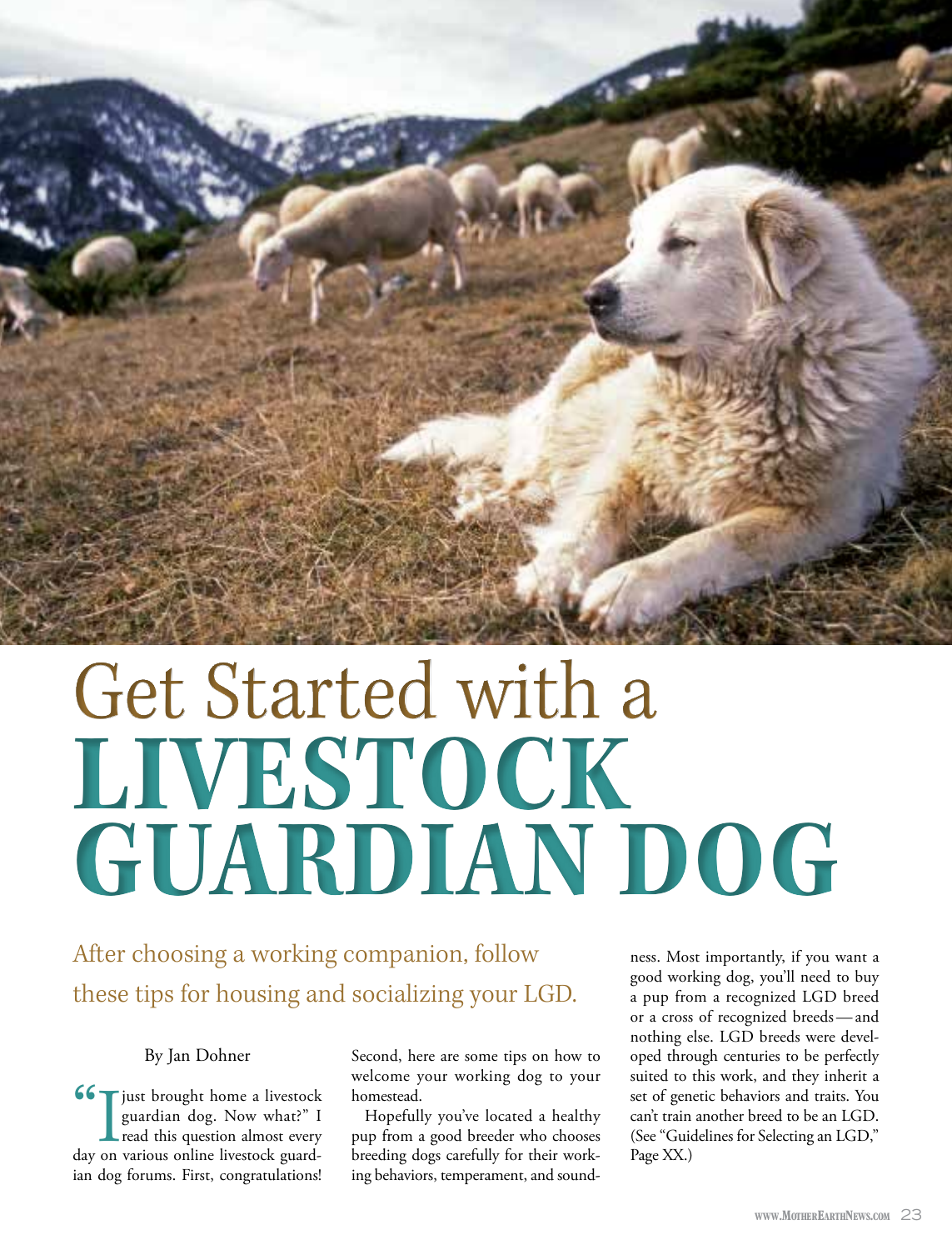#### **LGD Lodging**

People are happy to offer up LGD advice; unfortunately, much of it is contradictory. Myths and misconceptions abound. If you bought your pup from a breeder with good working dogs, their advice will be enormously helpful.

How you proceed after your purchase should be determined by the role you have in mind for your dog. LGD breeds can function in their traditional role as a

full-time, outdoor livestock guardian; as a farm and family guardian who lives near the house and occasionally comes inside; or as a family companion who lives indoors. For our purposes, I'm going to assume your new pup will be living and working outside full-time with stock.

If your dog is to be a full-time LGD, it needs to be housed in a safe and secure area with a good outdoor shelter or barn. As long as your LGD is a minimum of 8 weeks old, is healthy, and has suitable housing, it will be fine outside in winter, unless temperatures are drastically and unusually frigid. LGD pups and dogs live outside across the northern United States and in Canada.

Your dog will fare better outdoors in winter after it's 12 weeks old, but if your dog is younger and you bring it inside the house, you'll be setting expectations of where it will be living, and the eventual separation will be even harder.

A 16-by-16-square-foot area is a suitable size for a very young pup's pen. Some folks construct a larger, permanent kennel out of livestock panels or chain link that can be used when the adult dog needs to be confined. If you're worried about large predators, make sure the pen is secure at night with a solid cover of stock panels, chain link, or a roof. Tarps aren't sufficient

LGDs can act as full-time livestock protectors, farm and family guardians, or indoor companions.

protection from a larger predator.

Yes, your dog may cry at first-just like a new puppy in a crate in the house. But constantly responding to its cries or bringing it into the house will make the eventual separation worse or will condition your dog to escape to the house. Offer lots of attention in the pen, but don't reward constant cries. Consider placing the pen out of sight of your comings and goings. Don't allow your dog to live in your yard

or hang out on your porch unless that's where you want it to work later.

#### **Bonding with Stock** and Poultry

If your pup is destined to protect stock and poultry, it needs to be within sight and sound of them from the very beginning, if at all possible. Pups from working parents usually have excellent early socialization to stock.

> Some folks have very reliable older animals that can serve as companions to a pup, but larger animals can also bully or injure a puppy. Never leave a pup completely alone with baby animals, new mothers, poultry, or stock that isn't used to LGDs. Many people keep their young dogs near stock or birds, but only with supervision. You can place puppy pens right next to or inside your stock enclosure.

Take your pup with you when you do chores so you can supervise. Some folks keep a young pup leashed to their belt, while others let the dog drag a long line so it can be caught if it exhibits inappropriate behavior. Good behavior should be praised, and bad behavior needs to be caught in the act. Some folks sit out with the pup and their birds or animals to foster calm acceptance by both stock and dog.

In the homelands of these breeds,



# **Guidelines for Selecting** an LGD Pup or Adult

Don't adopt a pup under the age of 8 weeks-try to choose one closer to 12 weeks old. Research has proven that pups learn important lessons from their littermates on how to interact with other dogs, though after adoption you should only raise one LGD pup at a time.

Don't select a pup that's small or fine-boned, or that has a pointed muzzle. Most LGDs average 20 pounds at 8 weeks of age. At 16 weeks, they should weigh 35 to 40 pounds. A pup that's significantly smaller probably has mixed parentage and won't grow large enough to handle predators. If you're obtaining an adult LGD, it should weigh 80 to 120 pounds or more, depending on the breed. However, also avoid oversized and massive dogs, which may result from crosses with other breeds.

Don't select an albino dog or a dog lacking dark coloring around the eyes or on the nose. Pink skin on the nose or around the eyes poses a serious risk of sunburn and skin cancers, especially for a full-time working LGD. No LGD breeds have pink coloring in those areas.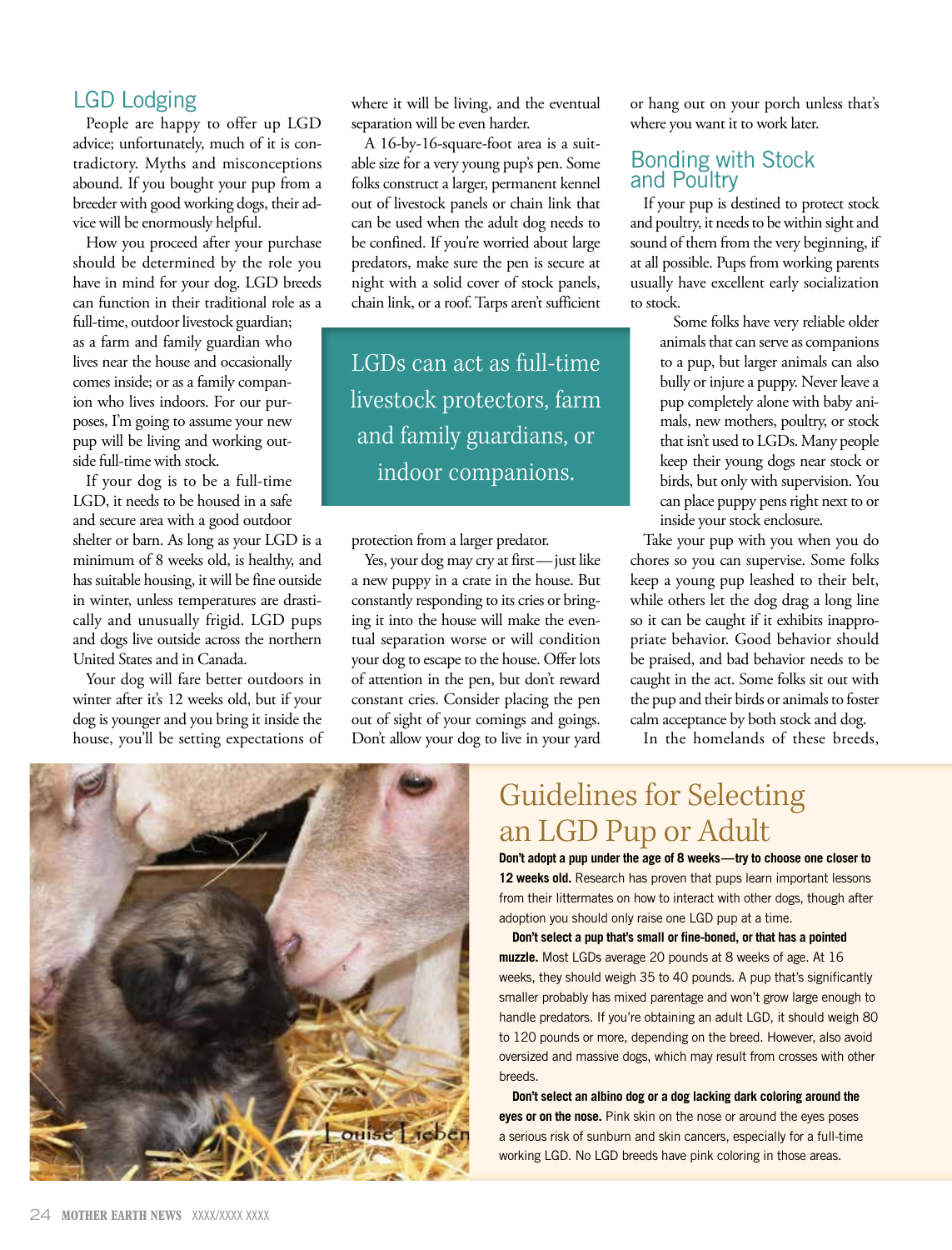Perform chores with your LGD at first so you can supervise, provide guidance, and restrict inappropriate behavior.

pups were never left alone with sheep or goats — they were always supervised by shepherds or by older, reliable dogs. Many experienced owners don't believe LGDs are reliable until age 2 or so-especially in the absence of a good adult mentor dog or active supervision. Be especially careful with young dogs during breeding or birthing times. Such circumstances are especially unsettling to many dogs, so you'll need to closely supervise adolescents through their first season with birthing animals.

Poultry are the most challenging and nontraditional animals for LGDs to work with. A very young pup is often good with birds in the beginning, but without careful supervision, older pups may engage in chasing or playing that results in tragic consequences.

Be aware that this particular role will take a lot of time before the dog is reliable. Many great adult LGDs have accidentally played with or licked a bird to death before they became reliable.

## **Training and Socializing**

Even if your new pup is to be a full-time LGD, it will need plenty of basic handling and training as well - just do it where your LGD lives and works. If you have children, take them with you when you do chores and work with the dog so that it comes to know your kids as well. You may hear that you shouldn't give your LGD pup attention, but that's a myth. LGDs have always worked with shepherds. You'll want your dog to bond to you as well as

#### **Characteristics to Avoid**

Blue eyes or red or blue merle coloring. No LGD breeds have these characteristics. Speckling and freckling of color in white areas is also suspect. These traits indicate another breed in the dog's parentage-mostly likely a herding breed.

Ears that are semi-erect, pricked, or set high on the skull like they want to stand up. All LGD breeds have low-set, drop ears unless they've been cropped.

Straight, thick tails. LGD tails are typically long and often curved, saber-like, or curled, or have a crook at the end. Some breeds may have cropped tails.

Very short, single, or smooth coats. All LGD breeds (except for the extremely rare Laboreiro) are double-coated.

## Characteristics to Look For

A moderate activity level. Unless your dog will need to guard very large pastures, dogs with lower activity levels are usually more suited and easier to train as LGDs than highly active dogs.

A low prey drive. LGDs aren't retrievers. Avoid puppies that chase

and fight over a thrown toy, or a pup that continually chases objects.

A relaxed temperament. Look for a pup that's interested in you but not overly aggressive, fearful, shy, or clingy. Full-time guardians should be problem-solvers that aren't dependent on human companionship.

A high pain threshold. Working dogs need to tolerate pokes and prods by livestock, so pups with average-to-high pain thresholds will be your best choice.

A cautious reaction to livestock. If you're able to watch the pups interact with quiet stock, look for a pup that may be curious but is somewhat cautious. Avoiding eye contact is an excellent indicator of good instinct. Avoid pups that bark, jump, or bite stock even if they're accidentally stepped on. Older pups should definitely be submissive and calm around stock.

This is where a good breeder will be invaluable to you. Breeders have been observing their pups for several weeks and know a great deal about each pup's personality and behaviors. If you're buying a pup from a distant breeder, you will be relaying completely on this knowledge.